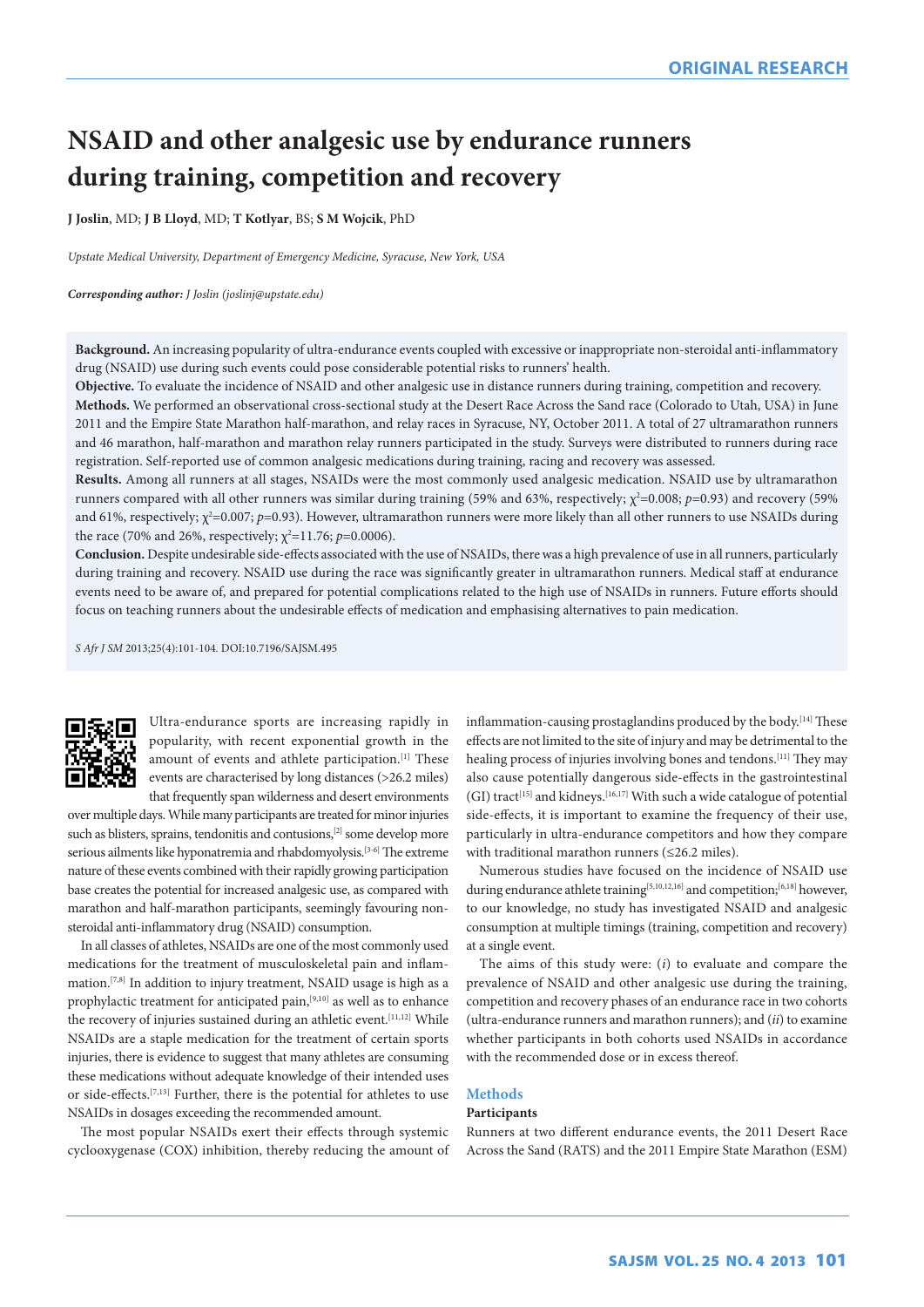were surveyed to evaluate their patterns of NSAID and analgesic use during training for an event, during a competition, and during recovery following an event. The Desert RATS is a 148-mile ultra-endurance run, performed over six days in individual stages of 9 - 50 miles per stage, across mountainous and desert terrain in Colorado and Utah, USA. In contrast, the ESM is a more typical endurance event with runners participating in a full-marathon, half-marathon, and relays of 6 - 7 miles per runner. The ESM is held in central New York State annually. To the authors' knowledge, no respondent participated in both events.

# **Data collection**

Data were collected via an anonymous and voluntary survey reviewed and deemed exempt by the institutional internal review board (239319-1). The survey (Table 1) was distributed to runners during race registration at both endurance events.

# **Statistical analysis**

Using MedCalc (version 11.6.1), data were analysed for differences of proportions between runners' use of analgesia during training, competition and recovery, between those participating in the Desert RATS and ESM races.

## **Results**

Seventy-three runners participated in the study: 27 ultramarathon runners from the Desert RATS and 46 marathon, halfmarathon and relay runners from the ESM.

NSAIDs were the most commonly reported analgesics used at both races. Fig. 1 shows a comparison of NSAID use delineated by reported habits of using the recommended or greater-than-recommended dose. Runners in the ESM were more likely than those in the Desert RATS race (70% v. 26%, respectively) to use NSAIDs during a competition  $(\chi^2=11.76; p<0.001)$ . There were no statistical differences in use of NSAIDs between runners participating in the Desert RATS race when compared with those participating in the ESM, during training and recovery.

In both races, acetaminophen was the next most commonly reported analgesic used, followed by topical diclofenac. The percentages of runners utilising these methods of analgesia for both race groups are shown in Table 2. Aspirin was not used by any participant who

#### **Table 1. Survey distributed to runners during event registration**

# **1. Which of these do you use either** *occasionally or regularly* **during a** *race* **to help with pain and inflammation (please select all that apply):**

☐ Acetaminophen (Tylenol or other)

Do you take more than the recommended dose? Yes/No

- ☐ Ibuprofen (Motrin, Advil or other)
- Do you take more than the recommended dose? Yes/No ☐ Narcotic-based medication (Lortab, Percocet, hydrocodone, oxycodone or other)
- Do you take more than the recommended dose? Yes/No
- ☐ Aspirin (Bayer or other)

Do you take more than the recommended dose? Yes/No

☐ Topical Agent (Voltaren, Diclofenac or other)

Do you take more than the recommended dose? Yes/No

# **2. Which of these do you use either** *occasionally or regularly* **during** *recovery* **to help with pain and inflammation (please select all that apply):**

☐ Acetaminophen (Tylenol or other)

Do you take more than the recommended dose? Yes/No

- ☐ Ibuprofen (Motrin, Advil, or other)
	- Do you take more than the recommended dose? Yes/No
- ☐ Narcotic-based medication (Lortab, Percocet, hydrocodone, oxycodone or other) Do you take more than the recommended dose? Yes/No

☐ Aspirin (Bayer, or other)

Do you take more than the recommended dose? Yes/No

☐ Topical agent (Voltaren, Diclofenac or other) Do you take more than the recommended dose? Yes/No



*Fig. 1. NSAID use in the Desert RATS (DR) and Empire State Marathon (ESM) runners during training, competition and recovery. The top column represents the fraction of runners that used NSAIDs at dosages higher than the recommended amount. \*Significant difference (*p*<0.001).*

ran in the Desert RATS race, but was used by one participant who ran in the ESM. Narcoticbased medication was reportedly used by only runner of each race group and only during their respective recoveries.

## **Discussion**

When comparing the prevalence of NSAID use between ultradistance runners and marathon runners, participants reported comparable usage during training (59% v.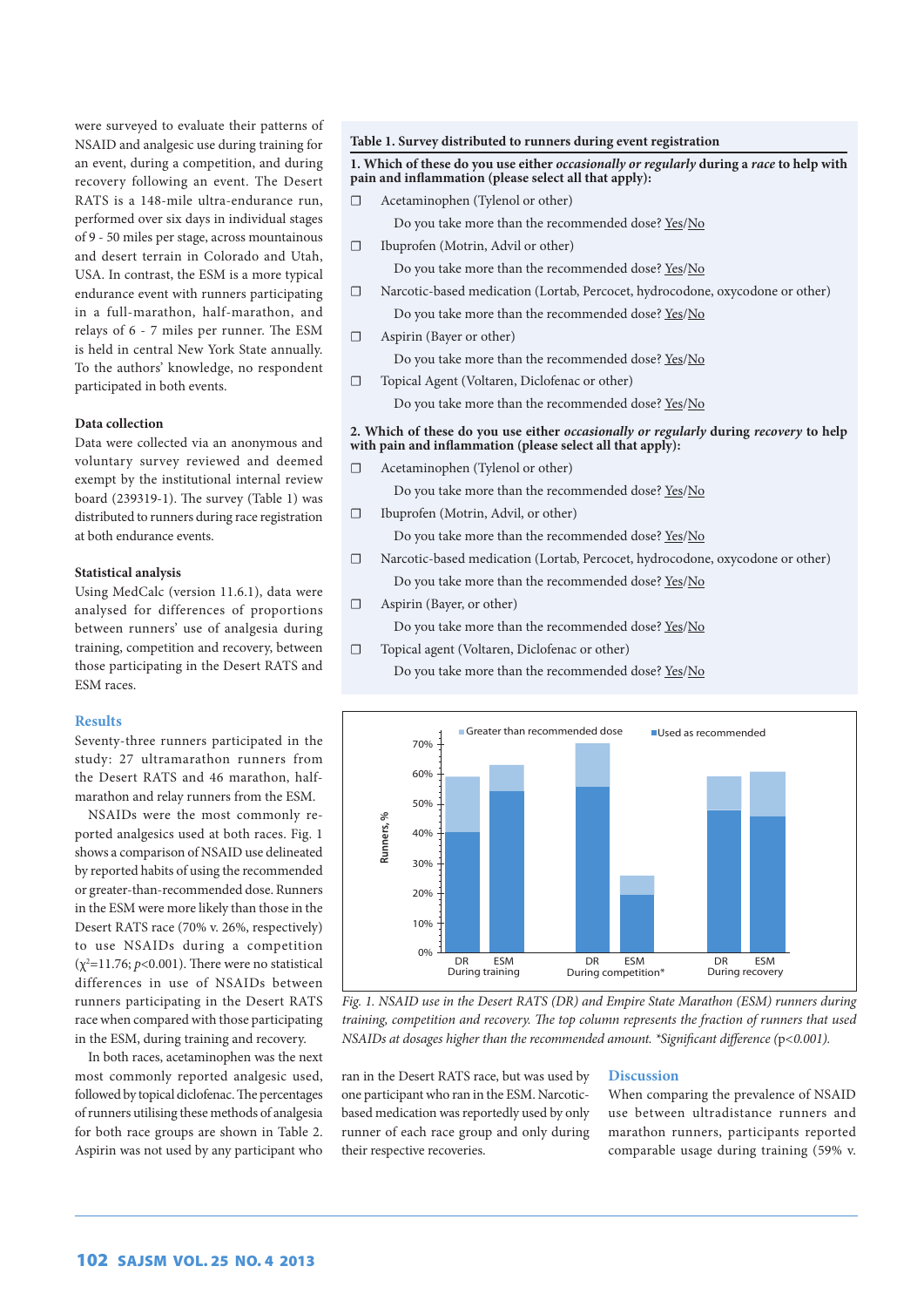| Table 2. Acetaminophen and diclofenac use during the Desert |  |  |
|-------------------------------------------------------------|--|--|
| <b>RATS and ESM races</b>                                   |  |  |

|                                                                           | <b>Desert RATS</b> | <b>ESM</b> |
|---------------------------------------------------------------------------|--------------------|------------|
| During training                                                           |                    |            |
| Acetaminophen                                                             | 26%                | 15%        |
| Topical diclofenac                                                        | 19%                | 4%         |
| During competition                                                        |                    |            |
| Acetaminophen                                                             | 11%                | 11%        |
| Topical diclofenac                                                        | 7%                 | 2%         |
| During recovery                                                           |                    |            |
| Acetaminophen                                                             | 11%                | 17%        |
| Topical diclofenac                                                        | 4%                 | 4%         |
| Desert $RATS = Desert Race Across the Stand: ESM = Empire State Marathon$ |                    |            |

Desert RATS = Desert Race Across the Stand; ESM = Empire State Marathon.

63%) and during recovery (59% v. 61%), but with a large discrepancy of usage during a race (70% v. 26%). These results do not suggest that more ultradistance runners use NSAIDs during training or recovery than traditional marathon runners. The similarity in training and recovery NSAID use is expected, given that both types of events would require relatively homogenous preparation and recuperation routines. Additionally, this similarity could be used as a basis for comparison between the two participant types, highlighting the major difference between the two cohorts: the elevated number of NSAID users in the ultradistance event. This difference could be rationalised by the increased duration and intensity of ultradistance events, as compared with marathons, increasing the probability that an athlete may experience pain and turn to NSAIDs.

Prophylactic use of NSAIDs is common in endurance events[5,10,12,16] with 59% of Ironman Brazil triathletes reporting consumption in the three months preceding the event,<sup>[7]</sup> a number comparable with this study where 59% of ultramarathon runners and 63% of marathon runners reported using NSAIDs during training. However, in addition to gastrointestinal and renal side-effects, prophylactic NSAID use may impede collagen synthesis and reduce tissue adaptation, predisposing the athlete to future injury.<sup>[16]</sup>Additionally, many believe that the analgesic effect of NSAIDs can mask the pain of an injury and thus prevent the athlete from resting enough to allow for proper healing.[17]

High levels of NSAID use during endurance events are fairly common, with self-reported usage ranging from 30% at the Ironman New Zealand Ultradistance Triathlon<sup>[18]</sup> to 61% at the 2002 Boston Marathon.<sup>[6]</sup> A study of 500 runners in two major North American ultramarathons showed that 60.5% of race finishers used NSAIDs during the race and only 28.7% of finishers did not use any medication at all,<sup>[1]</sup> and our survey reaffirms this difference. However, the significantly higher rate of NSAID consumption during a race by the ultradistance cohort v. the marathon cohort is concerning, and may put the former group at an elevated risk for adverse events.

Two major risks of NSAID use during an ultra-endurance race are the development of renal complications and exercise-associated hyponatraemia (EAH). NSAIDs reduce prostaglandin synthesis in the kidney, decreasing the glomerular filtration rate and afferent

renal blood flow, which may already be lowered from exercise by as much as 50%.[15-17] This combination can impair the athlete's free water clearance, increasing the risk for developing renal disease and/ or EAH.[1,5,7,8,17-21] The National Kidney Foundation estimates that 10% of kidney failure is associated with NSAID overuse.<sup>[15]</sup> While there are many studies that demonstrate a link between NSAID use and increased renal complications in athletes,<sup>[1,17-20]</sup> other studies show that no such correlation exists.[5] However, there is consensus that NSAIDs are a clear risk factor for renal disease and EAH, and it is recommended that these drugs are avoided by endurance athletes, particularly in the wilderness ultramarathon setting.<sup>[21,22]</sup>

An additional risk factor for NSAID-related adverse events is taking more than the recommended dose. This study did not find any significant difference between NSAID-using ultradistance runners and marathon runners with regards to surpassing the recommended dose in the period during training (31% v. 14%), a race (21% v. 25%) and recovery (19% v. 25%), respectively. These results do not suggest that ultra-distance runners are at an increased risk from taking NSAIDs above the recommended dose, but only as compared with marathon runners. A potential future study could look to determine and compare the amount by which each cohort exceeds the recommended dose.

As attested to by its common use reported in this survey, acetaminophen may be a better alternative to NSAIDs for minor pain reduction, due to its milder effect on the GI tract, kidneys, and tissue regeneration.[15,20] Acetaminophen's main adverse effects come from overdose-induced hepatic toxicity, and some evidence suggests that its pain-relieving properties may be comparable to those of NSAIDs.<sup>[14]</sup> Topical agents (such as diclofenac) are another group of analgesics used by athletes, albeit in reduced numbers (19% of ultramarathon runners during training in this study). The subcutaneous delivery to a localised site of injury makes these agents effective at treating minor acute musculoskeletal pain,<sup>[12,14,15,20,23]</sup> while avoiding many of the severe adverse reactions that NSAIDs carry.[14,20]

Encouragingly, an unpublished survey by one co-author found that 59% of athletes surveyed would modify the frequency of their NSAID use if they were better educated on their potentially harmful effects. This represents an opportunity for medical providers involved in this sport's industry to improve the health and safety of endurance race participants. One particular opportunity for education, at least popular in ultramarathon events, is the pre-race medical briefing, where medical directors and race staff have the ability to provide evidencebased guidelines to runners before the event commences.

# **Conclusion**

Despite the well-documented, undesirable side-effects associated with NSAID use, there was a high incidence of use in our cohort of runners, particularly during a race in the ultramarathon group. More effort should be made to inform runners about the potential hazards of NSAID misuse and to offer alternatives to oral NSAIDs for minor pain relief. If necessary, NSAID use should be limited to a short-term regimen, taken after the injury, and for the intended purposes only.

**Acknowledgements.** The authors acknowledge Nathaniel Herr for assistance with data collection and William Grant for assistance with manuscript preparation.